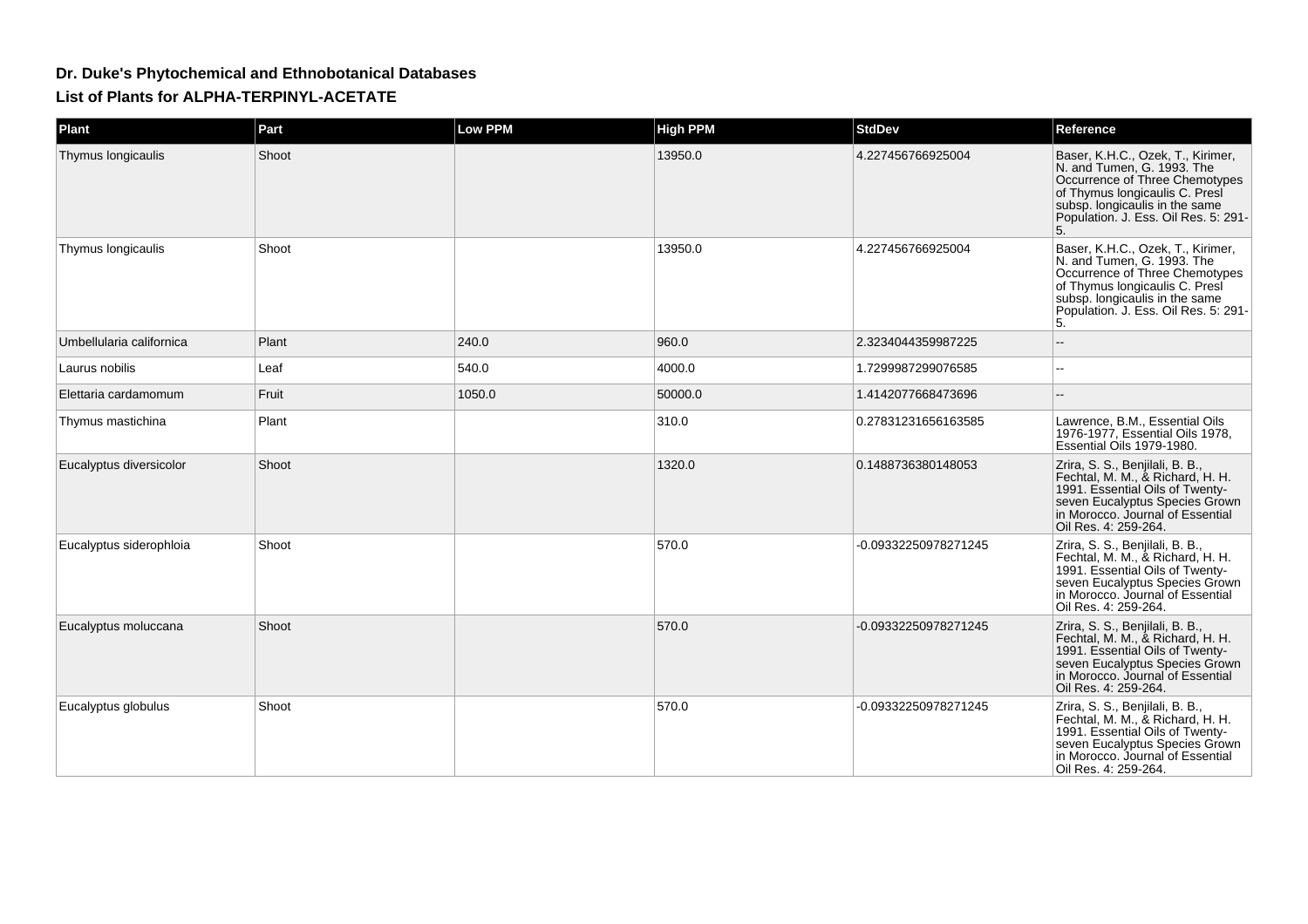| Plant                  | Part  | <b>Low PPM</b> | <b>High PPM</b> | <b>StdDev</b>        | Reference                                                                                                                                                                                                                           |
|------------------------|-------|----------------|-----------------|----------------------|-------------------------------------------------------------------------------------------------------------------------------------------------------------------------------------------------------------------------------------|
| Artemisia salsoloides  | Shoot |                | 500.0           | -0.11592748357714744 | V. Kaul, P. Weyerstahl, H.<br>Wahlberg, H. Marschall, (1992);<br>Volatile constituents of the<br>essential oil and the absolute of<br>Aremisia salsoloides Willd, from<br>Ladakh, Flavour and Fragrance<br>journal, Vol.7, 299-305. |
| Nepeta racemosa        | Shoot |                | 310.0           | -0.17728384101918526 | Baser, K.H.C., Ozek, T., Akgul, A.<br>and Tumen, G. 1993. Composition<br>of the Essential Oil of Nepeta<br>racemosa Lam. J. Ess. Oil Res. 5:<br>$215 - 7.$                                                                          |
| Thymus zygis           | Shoot | 0.1            | 295.0           | -0.18212776397513564 | De Cunha, A.P. and Salguiero,<br>L.R. 1991. The Chemical<br>Polymorphism of Thymus zygis<br>ssp. sylvestris from Central<br>Portugal. J. Ess. Oil Res. 3: 409-<br>12.                                                               |
| Salvia sclarea         | Plant | 1.0            | 155.0           | -0.2093634965349002  | Flavour and Fragrance Journal, 6:<br>154.                                                                                                                                                                                           |
| Eucalyptus citriodora  | Shoot |                | 190.0           | -0.21603522466678812 | Zrira, S. S., Benjilali, B. B.,<br>Fechtal, M. M., & Richard, H. H.<br>1991. Essential Oils of Twenty-<br>seven Eucalyptus Species Grown<br>in Morocco. Journal of Essential<br>Oil Res. 4: 259-264.                                |
| Litsea glaucescens     | Shoot | 130.0          | 185.0           | -0.2176498656521049  | Tucker, et al, EB46(1):21-24.1992                                                                                                                                                                                                   |
| Eucalyptus sideroxylon | Shoot |                | 50.0            | -0.2612451722556581  | Zrira, S. S., Benjilali, B. B.,<br>Fechtal, M. M., & Richard, H. H.<br>1991. Essential Oils of Twenty-<br>seven Eucalyptus Species Grown<br>in Morocco. Journal of Essential<br>Oil Res. 4: 259-264.                                |
| Elsholtzia pilosa      | Shoot |                | 44.0            | -0.2631827414380382  |                                                                                                                                                                                                                                     |
| Tagetes lucida         | Shoot |                | 30.0            | -0.2677037361969252  | Bicchi, C., Fresia, M., Rubiolo, P.,<br>Monti, D., Franz, C., Goehler, I.<br>1997. Constituents of Tagetes<br>lucida Cav. ssp. lucida essential<br>oil. Flavor & Fragrance, 12(1): 47-<br>52.                                       |
| Eucalyptus saligna     | Shoot |                | 27.0            | -0.2686725207881153  | Zrira, S. S., Benjilali, B. B.,<br>Fechtal, M. M., & Richard, H. H.<br>1991. Essential Oils of Twenty-<br>seven Eucalyptus Species Grown<br>in Morocco. Journal of Essential<br>Oil Res. 4: 259-264.                                |
| Eucalyptus cladocalyx  | Shoot |                | 22.0            | -0.2702871617734321  | Zrira, S. S., Benjilali, B. B.,<br>Fechtal, M. M., & Richard, H. H.<br>1991. Essential Oils of Twenty-<br>seven Eucalyptus Species Grown<br>in Morocco. Journal of Essential<br>Oil Res. 4: 259-264.                                |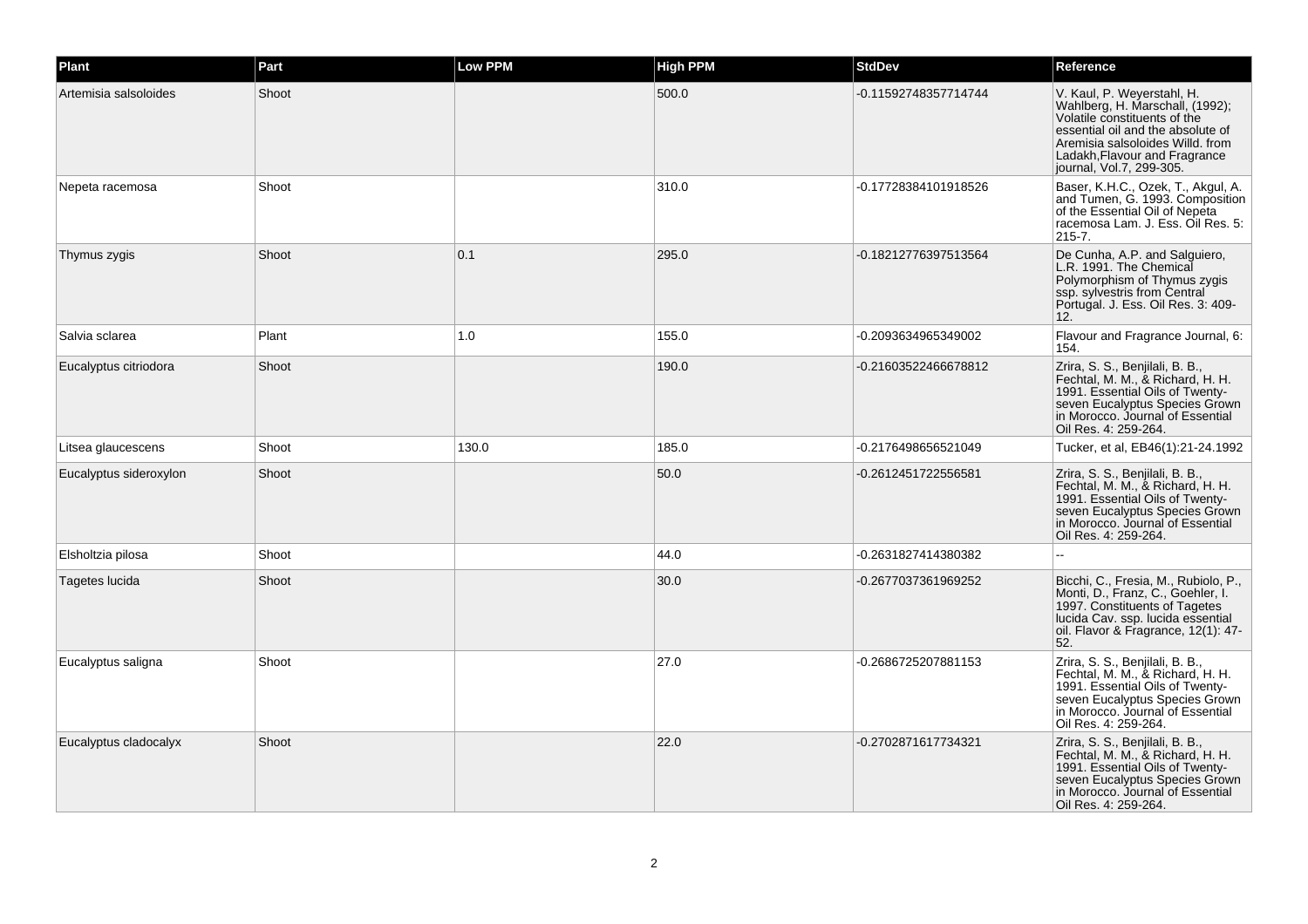| Plant                    | Part  | <b>Low PPM</b> | <b>High PPM</b> | <b>StdDev</b>        | Reference                                                                                                                                                                                                          |
|--------------------------|-------|----------------|-----------------|----------------------|--------------------------------------------------------------------------------------------------------------------------------------------------------------------------------------------------------------------|
| Thymus zygis             | Shoot |                | 20.0            | -0.2709330181675588  | Jimenez, J., Navarro, M.C.,<br>Montilla, M.P., Martin, A. and<br>Martinez, A. 1993. Thymus zygis<br>Oil: Its Effects on CCI4-Induced<br><b>Hepatotoxicity and Free Radical</b><br>Scavenger Activity. JEO5: 153-8. |
| Eucalyptus botryoides    | Shoot |                | 19.0            | -0.2712559463646222  | Zrira, S. S., Benjilali, B. B.,<br>Fechtal, M. M., & Richard, H. H.<br>1991. Essential Oils of Twenty-<br>seven Eucalyptus Species Grown<br>in Morocco. Journal of Essential<br>Oil Res. 4: 259-264.               |
| Eucalyptus astringens    | Shoot |                | 15.0            | -0.2725476591528756  | Zrira, S. S., Benjilali, B. B.,<br>Fechtal, M. M., & Richard, H. H.<br>1991. Essential Oils of Twenty-<br>seven Eucalyptus Species Grown<br>in Morocco. Journal of Essential<br>Oil Res. 4: 259-264.               |
| Eucalyptus polyanthemos  | Shoot |                | 3.0             | -0.2764227975176359  | Zrira, S. S., Benjilali, B. B.,<br>Fechtal, M. M., & Richard, H. H.<br>1991. Essential Oils of Twenty-<br>seven Eucalyptus Species Grown<br>in Morocco. Journal of Essential<br>Oil Res. 4: 259-264.               |
| Teucrium oxylepis        | Shoot |                | 0.14            | -0.27734637216123714 | Velasco-Negueruela, A. and<br>Perez-Alonso, M.J. 1990. The<br>Volatiles of Six Teucrium Species<br>from the Iberian Peninsula and the<br>Balearic Islands. Phytochemistry<br>29(4): 1165-9.                        |
| Eucalyptus punctata      | Shoot |                | 0.1             | -0.2773592892891196  | Zrira, S. S., Benjilali, B. B.,<br>Fechtal, M. M., & Richard, H. H.<br>1991. Essential Oils of Twenty-<br>seven Eucalyptus Species Grown<br>in Morocco. Journal of Essential<br>Oil Res. 4: 259-264.               |
| Eucalyptus maculata      | Shoot |                | 0.1             | -0.2773592892891196  | Zrira, S. S., Benjilali, B. B.,<br>Fechtal, M. M., & Richard, H. H.<br>1991. Essential Oils of Twenty-<br>seven Eucalyptus Species Grown<br>in Morocco. Journal of Essential<br>Oil Res. 4: 259-264.               |
| Eucalyptus albens        | Shoot |                | 0.1             | -0.2773592892891196  | Zrira, S. S., Benjilali, B. B.,<br>Fechtal, M. M., & Richard, H. H.<br>1991. Essential Oils of Twenty-<br>seven Eucalyptus Species Grown<br>in Morocco. Journal of Essential<br>Oil Res. 4: 259-264.               |
| Eucalyptus camaldulensis | Shoot |                | 0.1             | -0.2773592892891196  | Zrira, S. S., Benjilali, B. B.,<br>Fechtal, M. M., & Richard, H. H.<br>1991. Essential Oils of Twenty-<br>seven Eucalyptus Species Grown<br>in Morocco. Journal of Essential<br>Oil Res. 4: 259-264.               |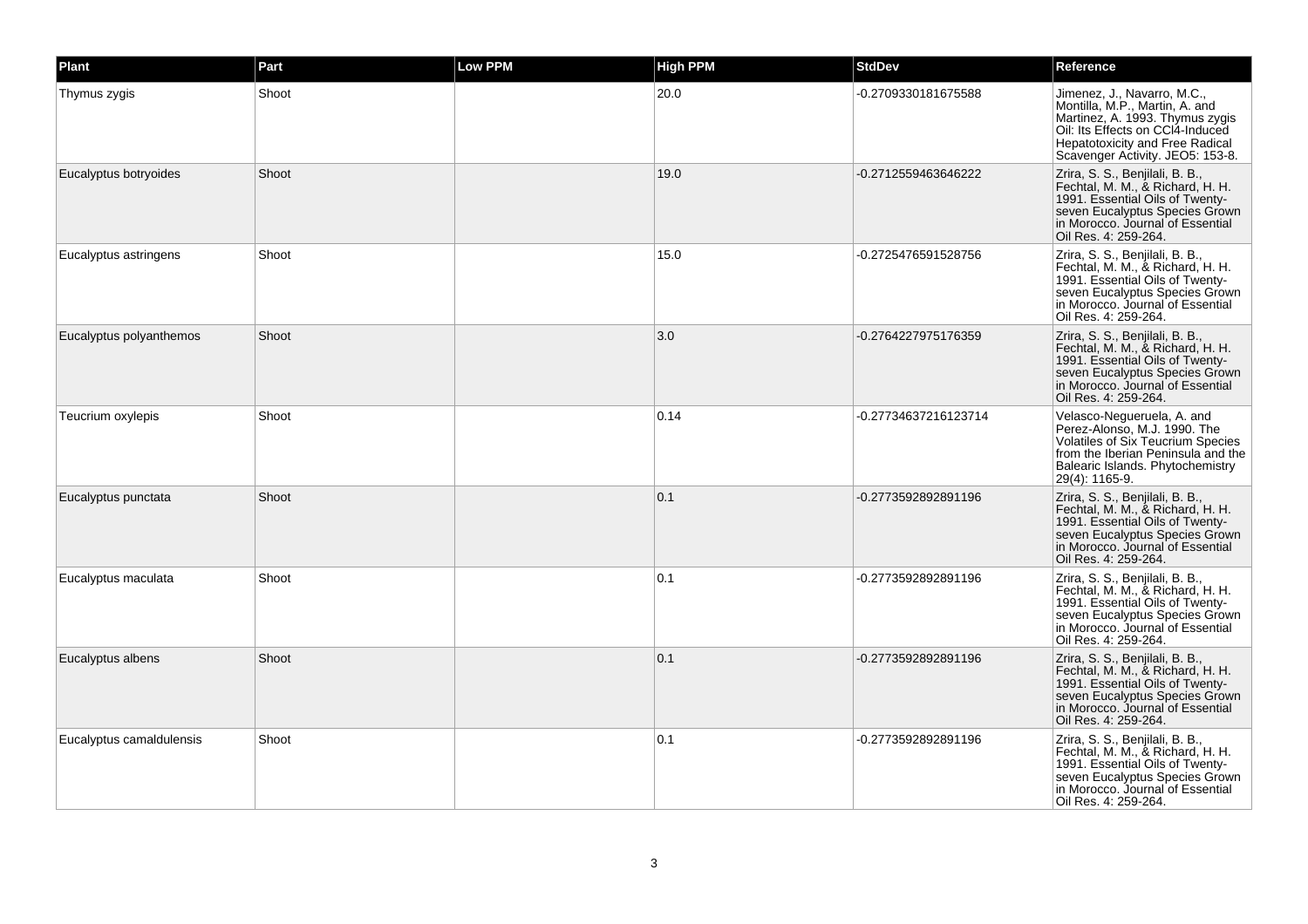| Plant                   | Part  | <b>Low PPM</b> | <b>High PPM</b> | <b>StdDev</b>       | Reference                                                                                                                                                                                            |
|-------------------------|-------|----------------|-----------------|---------------------|------------------------------------------------------------------------------------------------------------------------------------------------------------------------------------------------------|
| Eucalyptus maideni      | Shoot |                | 0.1             | -0.2773592892891196 | Zrira, S. S., Benjilali, B. B.,<br>Fechtal, M. M., & Richard, H. H.<br>1991. Essential Oils of Twenty-<br>seven Eucalyptus Species Grown<br>in Morocco. Journal of Essential<br>Oil Res. 4: 259-264. |
| Eucalyptus melliodora   | Shoot |                | 0.1             | -0.2773592892891196 | Zrira, S. S., Benjilali, B. B.,<br>Fechtal, M. M., & Richard, H. H.<br>1991. Essential Oils of Twenty-<br>seven Eucalyptus Species Grown<br>in Morocco. Journal of Essential<br>Oil Res. 4: 259-264. |
| Teucrium asiaticum      | Shoot |                | 0.1             | -0.2773592892891196 | Velasco-Negueruela, A. and<br>Perez-Alonso, M.J. 1990. The<br>Volatiles of Six Teucrium Species<br>from the Iberian Peninsula and the<br>Balearic Islands. Phytochemistry<br>29(4): 1165-9.          |
| Eucalyptus occidentalis | Shoot |                | 0.1             | -0.2773592892891196 | Zrira, S. S., Benjilali, B. B.,<br>Fechtal, M. M., & Richard, H. H.<br>1991. Essential Oils of Twenty-<br>seven Eucalyptus Species Grown<br>in Morocco. Journal of Essential<br>Oil Res. 4: 259-264. |
| Eucalyptus blakelyi     | Shoot |                | 0.1             | -0.2773592892891196 | Zrira, S. S., Benjilali, B. B.,<br>Fechtal, M. M., & Richard, H. H.<br>1991. Essential Oils of Twenty-<br>seven Eucalyptus Species Grown<br>in Morocco. Journal of Essential<br>Oil Res. 4: 259-264. |
| Eucalyptus oviformis    | Shoot |                | 0.1             | -0.2773592892891196 | Zrira, S. S., Benjilali, B. B.,<br>Fechtal, M. M., & Richard, H. H.<br>1991. Essential Oils of Twenty-<br>seven Eucalyptus Species Grown<br>in Morocco. Journal of Essential<br>Oil Res. 4: 259-264. |
| Eucalyptus dealbata     | Shoot |                | 0.1             | -0.2773592892891196 | Zrira, S. S., Benjilali, B. B.,<br>Fechtal, M. M., & Richard, H. H.<br>1991. Essential Oils of Twenty-<br>seven Eucalyptus Species Grown<br>in Morocco. Journal of Essential<br>Oil Res. 4: 259-264. |
| Eucalyptus tereticornis | Shoot |                | 0.1             | -0.2773592892891196 | Zrira, S. S., Benjilali, B. B.,<br>Fechtal, M. M., & Richard, H. H.<br>1991. Essential Oils of Twenty-<br>seven Eucalyptus Species Grown<br>in Morocco. Journal of Essential<br>Oil Res. 4: 259-264. |
| Eucalyptus bosistoana   | Shoot |                | 0.1             | -0.2773592892891196 | Zrira, S. S., Benjilali, B. B.,<br>Fechtal, M. M., & Richard, H. H.<br>1991. Essential Oils of Twenty-<br>seven Eucalyptus Species Grown<br>in Morocco. Journal of Essential<br>Oil Res. 4: 259-264. |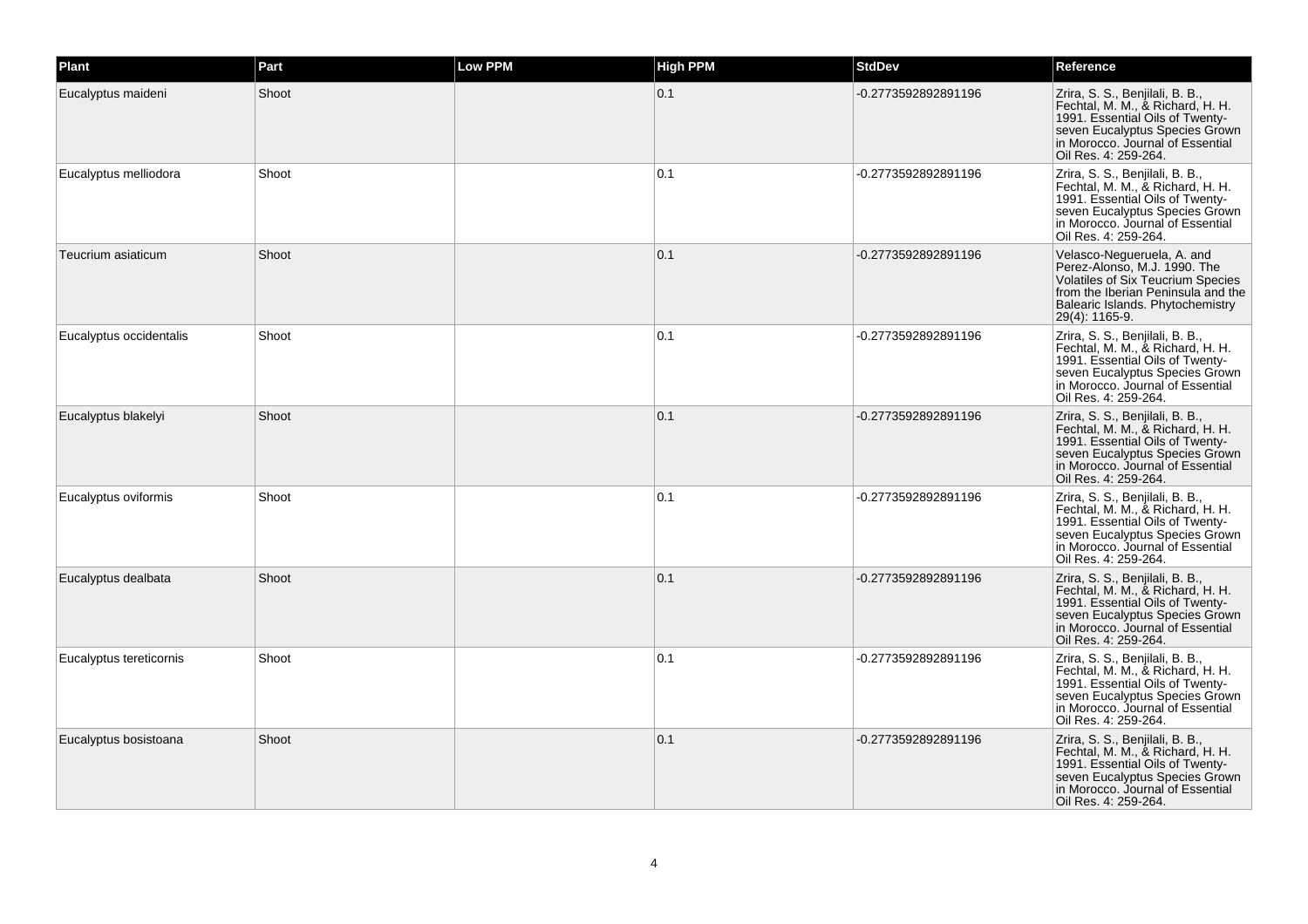| Plant                     | Part  | <b>Low PPM</b> | <b>High PPM</b> | <b>StdDev</b>        | Reference                                                                                                                                                                                                                                                 |
|---------------------------|-------|----------------|-----------------|----------------------|-----------------------------------------------------------------------------------------------------------------------------------------------------------------------------------------------------------------------------------------------------------|
| Teucrium oxylepis         | Shoot |                | 0.06            | -0.27737220641700217 | Velasco-Negueruela, A. and<br>Perez-Alonso, M.J. 1990. The<br>Volatiles of Six Teucrium Species<br>from the Iberian Peninsula and the<br>Balearic Islands. Phytochemistry<br>29(4): 1165-9.                                                               |
| Teucrium pseudoscorodonia | Shoot |                | 0.06            | -0.27737220641700217 | Velasco-Negueruela, A. and<br>Perez-Alonso, M.J. 1990. The<br>Volatiles of Six Teucrium Species<br>from the Iberian Peninsula and the<br>Balearic Islands. Phytochemistry<br>29(4): 1165-9.                                                               |
| Nepeta racemosa           | Shoot |                | 0.0             | -0.277391582108826   | Baser, K.H.C., Ozek, T., Akgul, A.<br>and Tumen, G. 1993. Composition<br>of the Essential Oil of Nepeta<br>racemosa Lam. J. Ess. Oil Res. 5:<br>$215 - 7.$                                                                                                |
| Thymus longicaulis        | Shoot |                | 0.0             | -0.277391582108826   | Baser, K.H.C., Ozek, T., Kirimer,<br>N. and Tumen, G. 1993. The<br>Occurrence of Three Chemotypes<br>of Thymus longicaulis C. Presi<br>subsp. longicaulis in the same<br>Population. J. Ess. Oil Res. 5: 291-<br>5.                                       |
| Myrtus communis           | Plant | 58.0           | 88.0            | -0.42016529961533833 | Lawrence, B.M., Essential Oils<br>1976-1977, Essential Oils 1978,<br>Essential Oils 1979-1980.                                                                                                                                                            |
| Citrus aurantium          | Leaf  | 20.0           | 229.0           | -0.5009027543729487  | $-$                                                                                                                                                                                                                                                       |
| Lavandula latifolia       | Plant | 1.0            | 35.0            | -0.58691896473867    | Lawrence, B.M., Essential Oils<br>1976-1977, Essential Oils 1978,<br>Essential Oils 1979-1980.                                                                                                                                                            |
| Cinnamomum camphora       | Leaf  | 0.0            | 72.0            | -0.5937830336177261  |                                                                                                                                                                                                                                                           |
| Vitex agnus-castus        | Leaf  |                | 1.8             | -0.6353129419169833  | Ekundayo, O., Laakso, I.,<br>Holopainen, M., Hiltunen, R.,<br>Oguntimein, B., and Kauppinen, V.<br>1990. The Chemical Composition<br>and Antimicrobial Activity of the<br>Leaf Oil of Vitex agnus-castus L. J.<br>Essential Oil Research, 2: 115-<br>119. |
| Hypericum perforatum      | Plant | 0.1            | 1.8             | -0.6913759776083797  |                                                                                                                                                                                                                                                           |
| Isanthus brachiatus       | Plant |                | 1.0             | -0.6938930140630715  | Lawrence, B.M., Essential Oils<br>1976-1977, Essential Oils 1978,<br>Essential Oils 1979-1980.                                                                                                                                                            |
| Syzygium aromaticum       | Fruit | 155.0          | 170.0           | -0.7035975831753031  | Lawrence, B.M., Essential Oils<br>1976-1977, Essential Oils 1978,<br>Essential Oils 1979-1980.                                                                                                                                                            |
| Citrus reticulata         | Fruit | 1.0            | 5.0             | -0.7106101836720669  | Lawrence, B.M., Essential Oils<br>1976-1977, Essential Oils 1978,<br>Essential Oils 1979-1980.                                                                                                                                                            |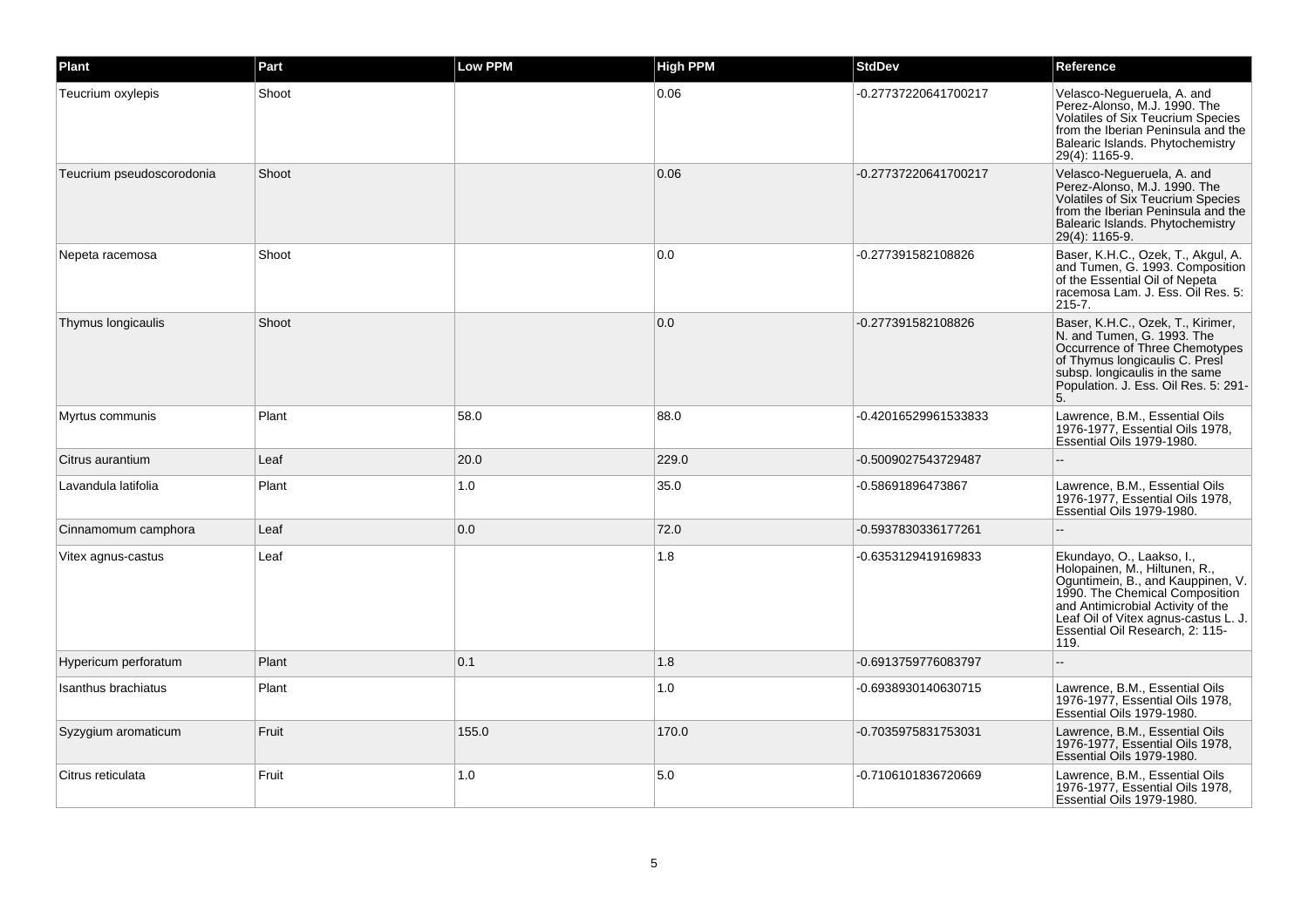| Plant                  | Part                 | <b>Low PPM</b> | <b>High PPM</b> | <b>StdDev</b> | Reference                                                                                                                                                                                   |
|------------------------|----------------------|----------------|-----------------|---------------|---------------------------------------------------------------------------------------------------------------------------------------------------------------------------------------------|
| Vitex agnus-castus     | Fruit                |                |                 |               |                                                                                                                                                                                             |
| Vitex agnus-castus     | Flower               |                |                 |               | $\sim$                                                                                                                                                                                      |
| Teucrium salviastrum   | Shoot                |                |                 |               | Velasco-Negueruela, A. and<br>Perez-Alonso, M.J. 1990. The<br>Volatiles of Six Teucrium Species<br>from the Iberian Peninsula and the<br>Balearic Islands. Phytochemistry<br>29(4): 1165-9. |
| Juniperus communis     | Fruit                |                |                 |               |                                                                                                                                                                                             |
| Hibiscus sabdariffa    | Fruit                |                |                 |               | <b>Chemical Constituents of Oriental</b><br>Herbs (3 diff. books)                                                                                                                           |
| Hibiscus sabdariffa    | Leaf                 |                |                 |               | Chemical Constituents of Oriental<br>Herbs (3 diff. books)                                                                                                                                  |
| Hibiscus sabdariffa    | Seed                 |                |                 |               | <b>Chemical Constituents of Oriental</b><br>Herbs (3 diff. books)                                                                                                                           |
| Syzygium aromaticum    | Flower               | 155.0          | 170.0           |               |                                                                                                                                                                                             |
| Teucrium scorodonia    | Shoot                |                |                 |               | Velasco-Negueruela, A. and<br>Perez-Alonso, M.J. 1990. The<br>Volatiles of Six Teucrium Species<br>from the Iberian Peninsula and the<br>Balearic Islands. Phytochemistry<br>29(4): 1165-9. |
| Ocimum basilicum       | Plant                |                |                 |               |                                                                                                                                                                                             |
| Apium graveolens       | Leaf                 |                |                 |               | Lawrence, B.M., Essential Oils<br>1976-1977, Essential Oils 1978,<br>Essential Oils 1979-1980.                                                                                              |
| Origanum majorana      | <b>Essential Oil</b> |                |                 |               |                                                                                                                                                                                             |
| Ferula gummosa         | Plant                |                |                 |               |                                                                                                                                                                                             |
| Levisticum officinale  | Leaf                 |                |                 |               | Leung, A. Y. and Foster, S. 1995.<br>Encyclopedia of Common Natural<br>Ingredients 2nd Ed. John Wiley &<br>Sons, New York. 649 pp.                                                          |
| Citrus limon           | Petiole              |                | 0.1             |               |                                                                                                                                                                                             |
| Hibiscus sabdariffa    | Calyx                |                |                 |               |                                                                                                                                                                                             |
| Elettaria cardamomum   | Seed Essent. Oil     |                |                 |               |                                                                                                                                                                                             |
| Lavandula x intermedia | Plant                |                |                 |               | Lawrence, B.M., Essential Oils<br>1976-1977, Essential Oils 1978,<br>Essential Oils 1979-1980.                                                                                              |
| Satureja montana       | Plant                |                |                 |               | <b>CRC Handbook of Medicinal</b><br>Herbs and/or CRC Handbook of<br><b>Proximate Analyses</b>                                                                                               |